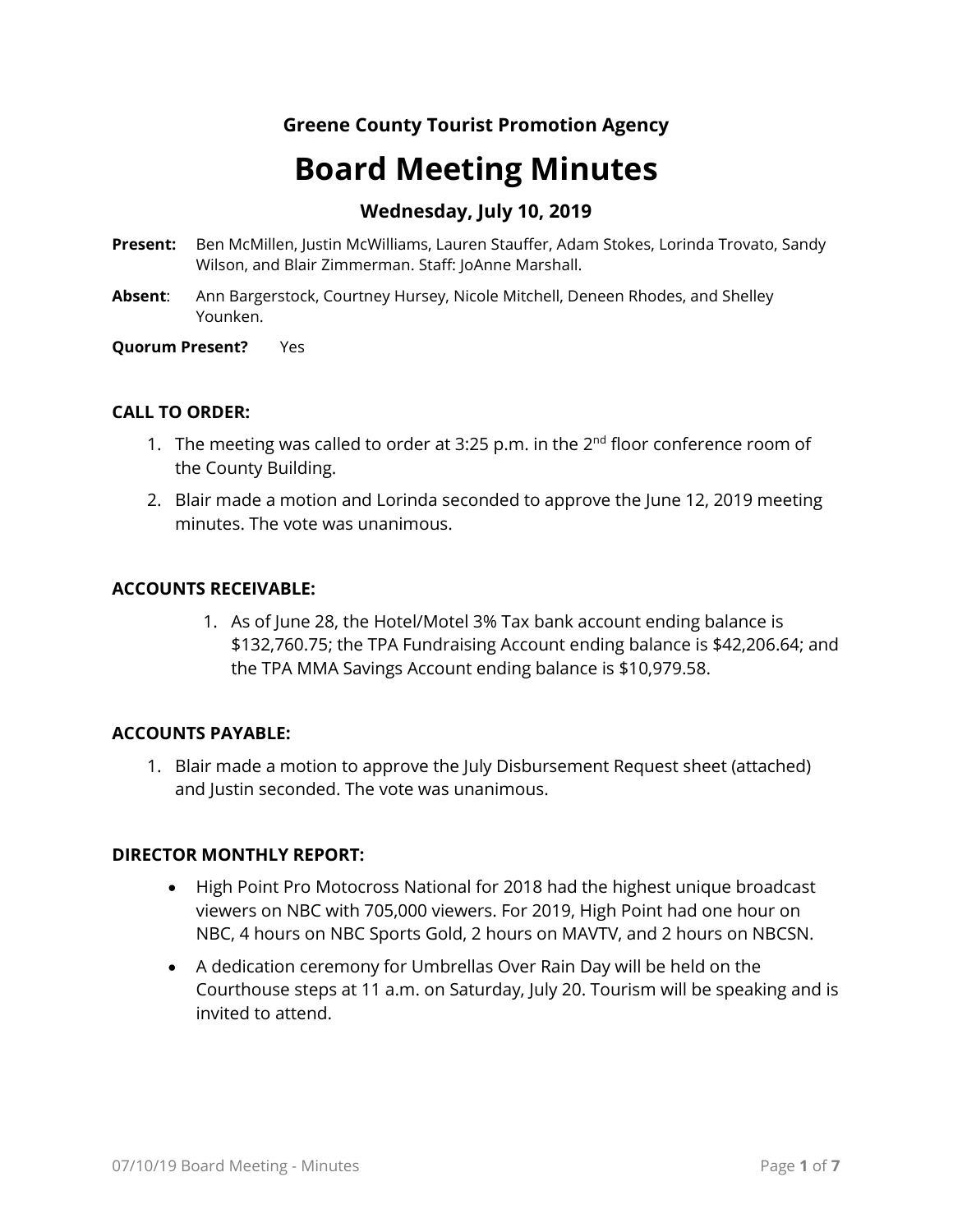#### **COMMITTEE REPORTS:**

#### *Advertising & Promotion:*

The Google DMO Partnership Program has allowed Greene County Tourism to become a Trusted Verifier and My Business Provider for Greene County. The Trusted Verifier program permits us to arrive on site at locations to assist with verifying business listings using an android phone and a Google app specifically for this program. My Business Provider allows us to assist with verifying listings for a minimum of 100 unclaimed businesses within Greene County from a desktop.

Blair made the motion and Sandy seconded to approve the purchase of an android phone with an unlimited smartphone plan for \$50.05 per month.

*Bylaws: Nothing at this time.*

**Finance:** Sandy made the motion and Justin seconded to accept the 1<sup>st</sup> Quarter Financial Report for 2019 (attached).

- *Fundraising:* The fundraising committee will hold a planning meeting for the September 8<sup>th</sup> VIP Mystery Tour the week of July 22-26 at Thistlethwaite Vineyards. Any board member interested in assisting with planning the tour should touch base with JoAnne on their availability for a meeting.
- *Grants:* Blair made the motion and Lorinda seconded to approve the final disbursement of \$500 to Rices Landing Volunteer Fire Department for the Riverfest's advertising and promotion grant.
- *Hotel/Motel Tax:* Hotel occupancy for May 2019 was 77.0% with an average daily room rate of \$781.62 and revenue per available room at \$62.88.

*Long-Range/Strategic Planning: Nothing at this time.*

*Partnership: Nothing at this time.*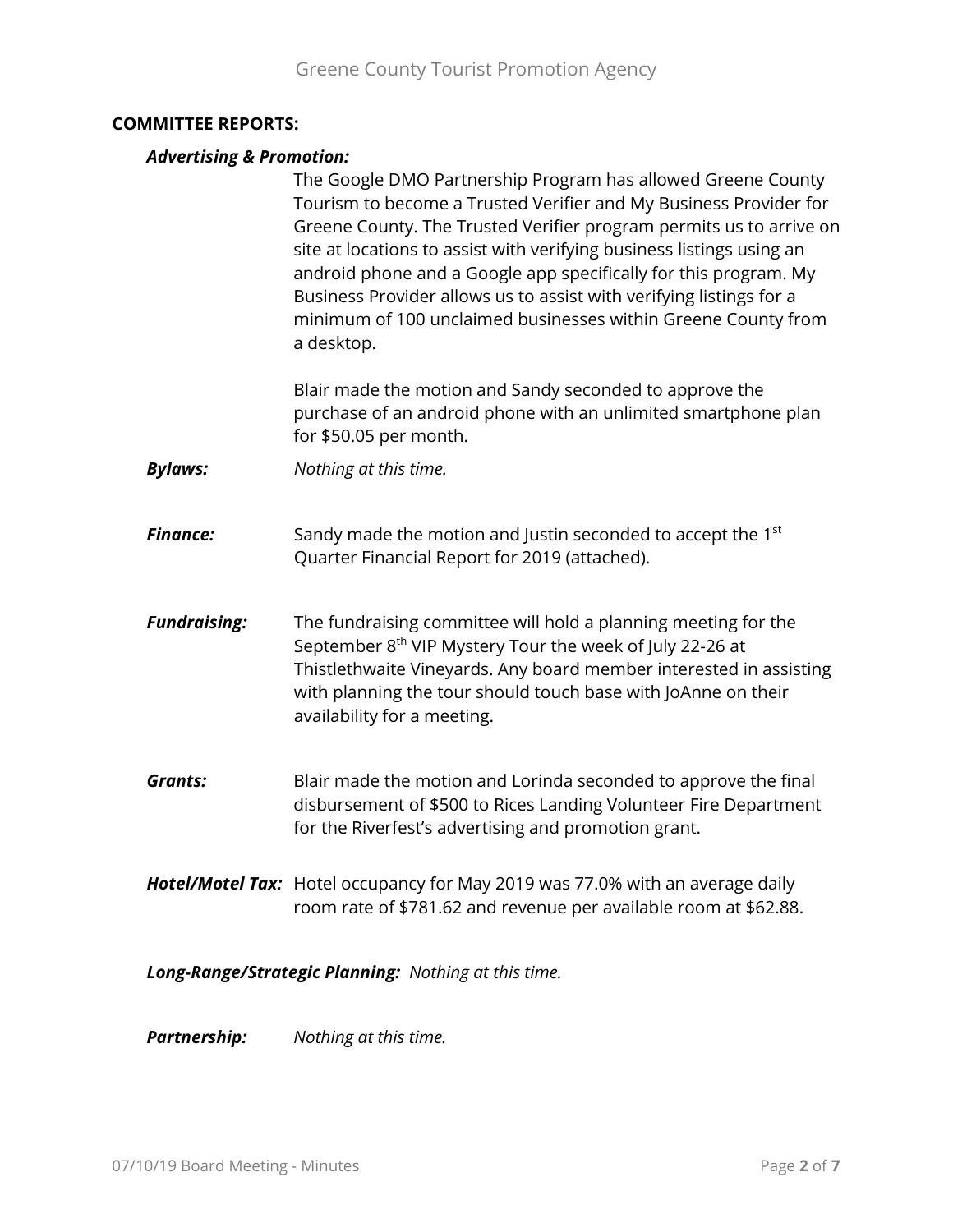#### **OLD BUSINESS:**

- 1. The Greene County Historical Society Museum will host us and the Visit Upper Ohio Valley regional tourism committee on Thursday, July 25 at 11 a.m. Valley View Farm will host our annual partnership meeting at the beginning of 2020.
	- a. Justin made the motion and Sandy seconded to cater the Visit Upper Ohio Valley regional tourism meeting at \$14 per person from 5 Kidz Kandy. The menu consists of a garden salad, variety of finger sandwiches, pasta salad, mini cupcakes, beverages, and supplies.
- 2. JoAnne has reached out to State Rep. Pam Snyder's office for a contact at PennDOT to discuss the way finder sign project.
- 3. The window vinyl design for our office window will be the two photos of the Monongahela River from the Greene River Trail and Memories & Melodies' photo of the White Covered Bridge. Installation should be completed by the end of July.
- 4. Matt Cumberledge from the Greene County Historical Society is collaborating with Tourism on the Covered Bridge miniature to take to the Jacktown Fair parade. It will then remain on permanent display at the museum. It was discussed to bring the covered bridge out on display at the Rain Day Festival.

#### **NEW BUSINESS:**

1. Blair mentioned the possibility of raising the 3% local occupancy tax to 5%. Discussion was held on some of the possibilities of the extra revenue and the effect of the tax increase on the hotels. After discussion, the board was in favor of furthering the talks. More information will be gathered on the legislature to be presented at our August board meeting.

#### **PUBLIC COMMENT:**

*None*

#### **ADJOURNMENT:**

1. The meeting adjourned at 4:40 p.m. by a motion from Blair and seconded by Adam. The next meeting will be Wednesday, August 14 at 3:30 p.m. in the 2<sup>nd</sup> Floor Conference Room of the County Building.

*Minutes submitted by JoAnne Marshall.*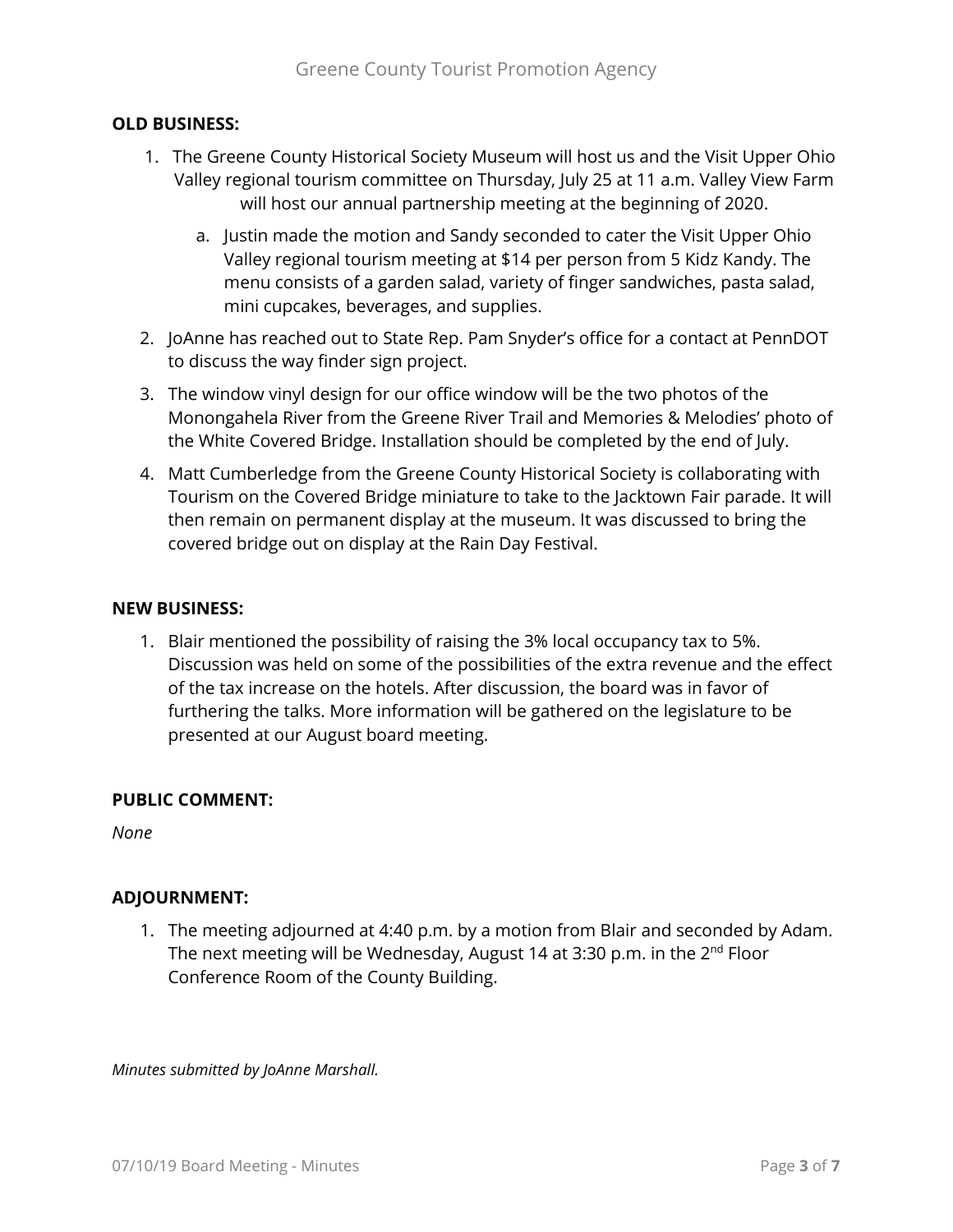



|                                                                                          |                        |                           | 6102/01/20                                                         | 07/09/2019                            | 07/08/2019                              | 07/08/2019                     | 07/08/2019                         | 07/08/2019                    | 07/05/2019                           | 6102/50/20                                          | 07/01/2019                                     | 07/01/2019                                                     | 07/01/2019<br>07/01/2019               | 6130/2019                                   | 06/30/2019                   | 06/24/2019                        | 96/24/2019                                | 06/24/2019                                    | 06/24/2019                                 | 06/21/2019                    | 6(19/2019                           | 06/18/2019                    | 06/11/2019                            | 05/31/2019                             | 6102/12073                    | Date      |
|------------------------------------------------------------------------------------------|------------------------|---------------------------|--------------------------------------------------------------------|---------------------------------------|-----------------------------------------|--------------------------------|------------------------------------|-------------------------------|--------------------------------------|-----------------------------------------------------|------------------------------------------------|----------------------------------------------------------------|----------------------------------------|---------------------------------------------|------------------------------|-----------------------------------|-------------------------------------------|-----------------------------------------------|--------------------------------------------|-------------------------------|-------------------------------------|-------------------------------|---------------------------------------|----------------------------------------|-------------------------------|-----------|
| Payment Authorized by:<br><b>MM=</b><br>$HNI =$<br>퓖                                     | Payment Authorized by: | Compiled by:              |                                                                    | Facebook                              | AMEX ConstantContact                    | 36738                          | 261390                             | 2148                          |                                      | 36721                                               | GCTPA0719P                                     | 2146                                                           | 2145<br>015-181249                     | M74210                                      | 26566                        | 2019-8287                         | 073670                                    | 033660                                        | 073653                                     | 2147                          | 2213                                | 2144                          | 10-24134-01                           | 81685                                  | 19050027                      | Invoice # |
| TPA Money Market Account<br>TPA Fundraising Account<br>Hotel/Motel Tax Account<br>Legend |                        |                           | Jim Weinschenker                                                   | <b>JoAnne E Marshall</b>              | County of Greene General Fund           | Direct Results                 | <b>Butler Eagle</b>                | County of Greene General Fund | Rhodes and Hammers Printing, Inc.    | Direct Results                                      | Pennsylvania On Display                        | County of Greene General Fund<br>County of Greene General Fund | CTM Media Group Inc.                   | Observer Publishing Company                 | Pittsburgh Post-Gazette      | New South Media, Inc.             | County of Greene General Fund             | County of Greene General Fund                 | County of Greene General Fund              | County of Greene General Fund | Greene County Chamber of Commerce   | County of Greene General Fund | OTC Brands, Inc.                      | West Virginia Newspaper Publishing Co. | WANB Radio                    | Vendor    |
|                                                                                          |                        | <b>TOTAI</b>              | Sale: 1"Waynesburg & Washington Railroad-Second Number 4" boo<br>× | Facebook Advertising (6/12/19-7/9/19) | Constant Contact (6-month) Prepay Email | Parade Float - Banners & Signs | 100 Things to Do (Summer) - 2x2 Ad | June Postage                  | Visit Greene Rack Cards - 20,000 gty | GreeneScene (Aug., Sept. & Nov.) - Quarter Page Ads | PA Brochure Distribution (July)<br>July Copier | ay Avaya                                                       | Ohio Amish Country Distribution (July) | Greene Co Living (Summer) - Quarter Page Ad | 2019 Digital Campaign (June) | WV Living (Summer) - Full Page Ad | Travel Expenses - McKnight (June Mileage) | Travel Expenses - Marshall (May-June Mileage) | Travel Expenses - Adams (May-June Mileage) | <b>June Payroll</b>           | Network Lunch - June 2019 (1 guest) | June Windstream               | Window Display (Blue Fringe Curtains) | Guide to Summer (2019) - Back Cover    | May Tourism Minute (12 spots) | Memo      |
|                                                                                          |                        | LREQUESTED THIS REPORT \$ |                                                                    | ×                                     | ×                                       | ×                              | $^{\times}$                        | ×                             | ×                                    | ×                                                   | ×                                              | $\times$<br>×                                                  | ×                                      | ×                                           | ×                            | ×                                 | ×                                         | ×                                             | ×                                          | ×                             |                                     | ×                             |                                       | ×                                      |                               | ĬΞ        |
|                                                                                          |                        |                           | ×                                                                  |                                       |                                         |                                |                                    |                               |                                      |                                                     |                                                |                                                                |                                        |                                             |                              |                                   |                                           |                                               |                                            |                               | ×                                   |                               | ×                                     |                                        | $\frac{1}{2}$                 |           |
| DF G MA<br>Date:                                                                         | Date:                  | Date:                     |                                                                    |                                       |                                         |                                |                                    |                               |                                      |                                                     |                                                |                                                                |                                        |                                             |                              |                                   |                                           |                                               |                                            |                               |                                     |                               |                                       |                                        |                               | KIM       |
|                                                                                          |                        | 14,784.32                 | 25.00                                                              | 25.00                                 | 193.50                                  | 319.00                         | 56.43                              | 390.51                        | 1575.00                              | 1200.00<br>336.00                                   | 337.49                                         | 14.78                                                          | 482.50                                 | 228.00                                      | 500.00                       | 1700.00                           | 26.22                                     | 168.61                                        | 94.19                                      | 4725.70                       | 15.00                               | 17.84                         | 66.55                                 | 2007.00<br>240.00                      | <b>Amount</b>                 |           |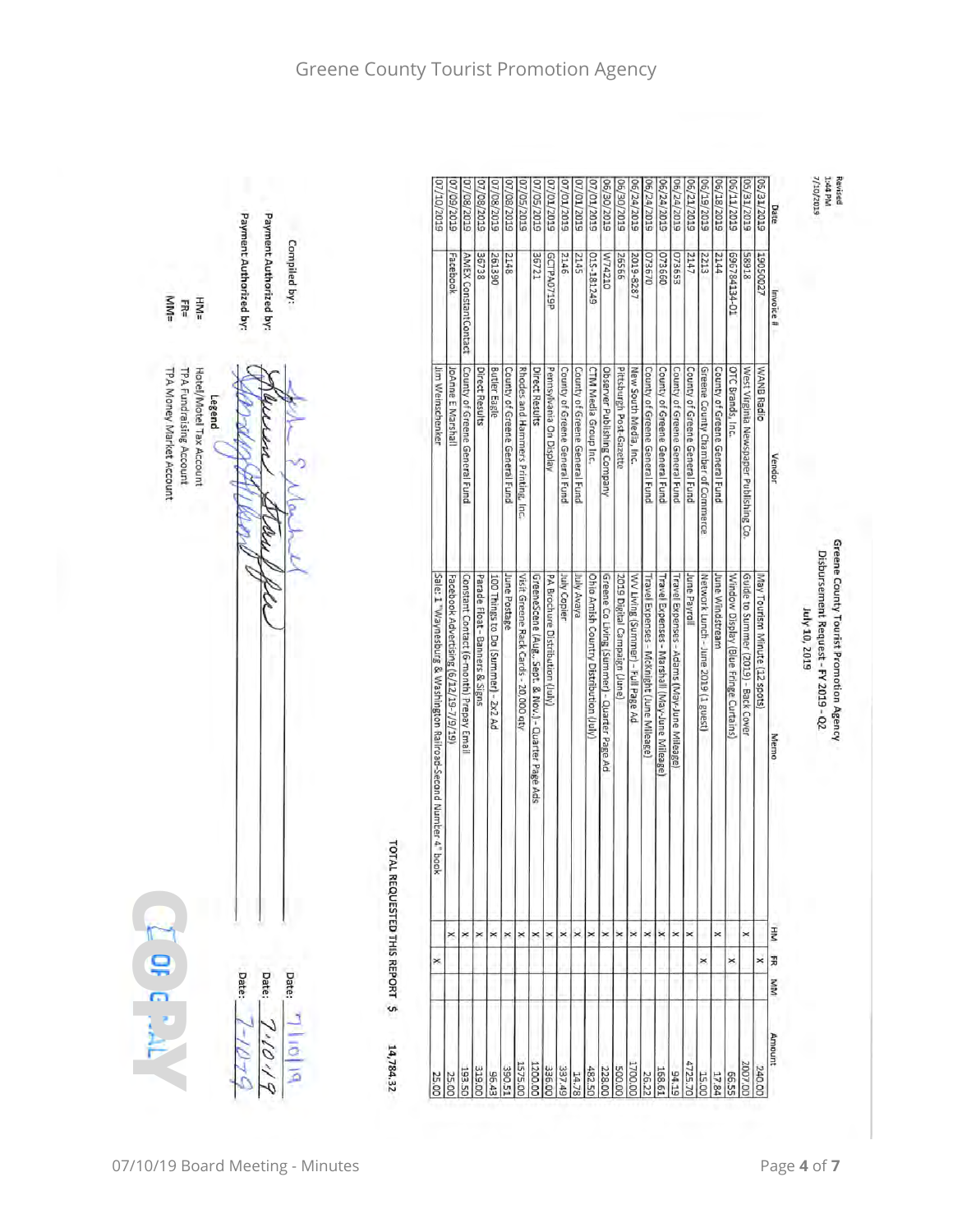1:57 PM<br>07/10/19 **Accrual Basis** 

# **Greene County Tourist Promotion Agency** Profit & Loss Budget vs. Actual

|                                       | Jan - Mar 19 | Jan - Mar 19 Budget | 2019 Budget | % of Budget |
|---------------------------------------|--------------|---------------------|-------------|-------------|
| Ordinary Income/Expense               |              |                     |             |             |
| Income                                |              |                     |             |             |
| 43310 - County Personnel Contribution | 4,275.73     | 9,550,03            | 38,200.00   | 11%         |
| 43110 · Hotel/Motel Tax               | 40,232.77    | 41,250.00           | 165,000.00  | 24%         |
| 43115 - Charges for Services          |              |                     |             |             |
| <b>Advertising Sales</b>              |              |                     |             |             |
| Co-Op Advertising Sales               | 0.00         | 1,500.00            | 1,500.00    | 0%          |
| Visitor Guide Ad Sales                | 6,675.00     | 6.500.00            | 6,500.00    | 103%        |
| <b>Total Advertising Sales</b>        | 6,675.00     | 8,000.00            | 8,000.00    | 83%         |
| <b>Inventory Sales</b>                | 126.83       | 75.00               | 1,000.00    | 13%         |
| <b>Partnership Dues</b>               | 6,260.00     | 6,700.00            | 6,700.00    | 93%         |
| 43115 · Charges for Services - Other  | 35.00        | 0.00                | 0.00        | 0%          |
| Total 43115 . Charges for Services    | 13,096.83    | 14,775,00           | 15,700.00   | 83%         |
| 43205 · Interest Income               | 273.94       | 150.00              | 600.00      | 46%         |
| 48900 · Shipping and Delivery Income  | 13.00        | 0.00                | 0.00        | 0%          |
| Total Income                          | 57,892.27    | 65,725.03           | 219,500.00  | 26%         |
| <b>Gross Profit</b>                   | 57,892.27    | 65,725.03           | 219,500.00  | 26%         |
| Expense                               |              |                     |             |             |
| Personnel/Payroll                     |              |                     |             |             |
| 61105 · Salaries & Wages              | 14,305.16    | 16,500.00           | 68,000.00   | 21%         |
| 61205 Medical Coverage                | 3,774.89     | 2,700.00            | 10,800.00   | 35%         |
| 61210 Workers Comp.                   | 24.78        | 62.53               | 250.00      | 10%         |
| 61215 · Unemployment Comp.            | 469.54       | 250.03              | 1.000.00    | 47%         |
| 61221 Social Security Tax             | 840.70       | 1.000.03            | 4,000.00    | 21%         |
| 61222 · Medicare Tax                  | 196.59       | 250.03              | 1,000.00    | 20%         |
| 61225 Life Insurance                  | 31,20        | 75.00               | 300.00      | 10%         |
| 61230 · Retirement                    | 0.00         | 0.00                | 2,500.00    | 0%          |
| <b>Total Personnel/Payroll</b>        | 19,642.86    | 20,837.62           | 87.850.00   | 22%         |
| Services                              |              |                     |             |             |
| 62740 · Partnership Meetings          | 1,322.13     | 3,000.00            | 3,000.00    | 44%         |
| 62205 · Local Service                 | 98.62        | 124.97              | 500.00      | 20%         |
| 62305 · Postage/Shipping              | 423.14       | 1,000.03            | 5,000.00    | 8%          |
| 62310 · Advertising                   |              |                     |             |             |
| <b>Distribution Program</b>           | 2,058.00     | 2,275.03            | 9,100.00    | 23%         |
| TV / Radio                            |              |                     |             |             |
| <b>WANB Radio</b>                     | 0.00         | 0.00                | 3,000.00    | 0%          |
| Total TV / Radio                      | 0.00         | 0.00                | 3,000.00    | 0%          |
|                                       |              |                     |             |             |

Print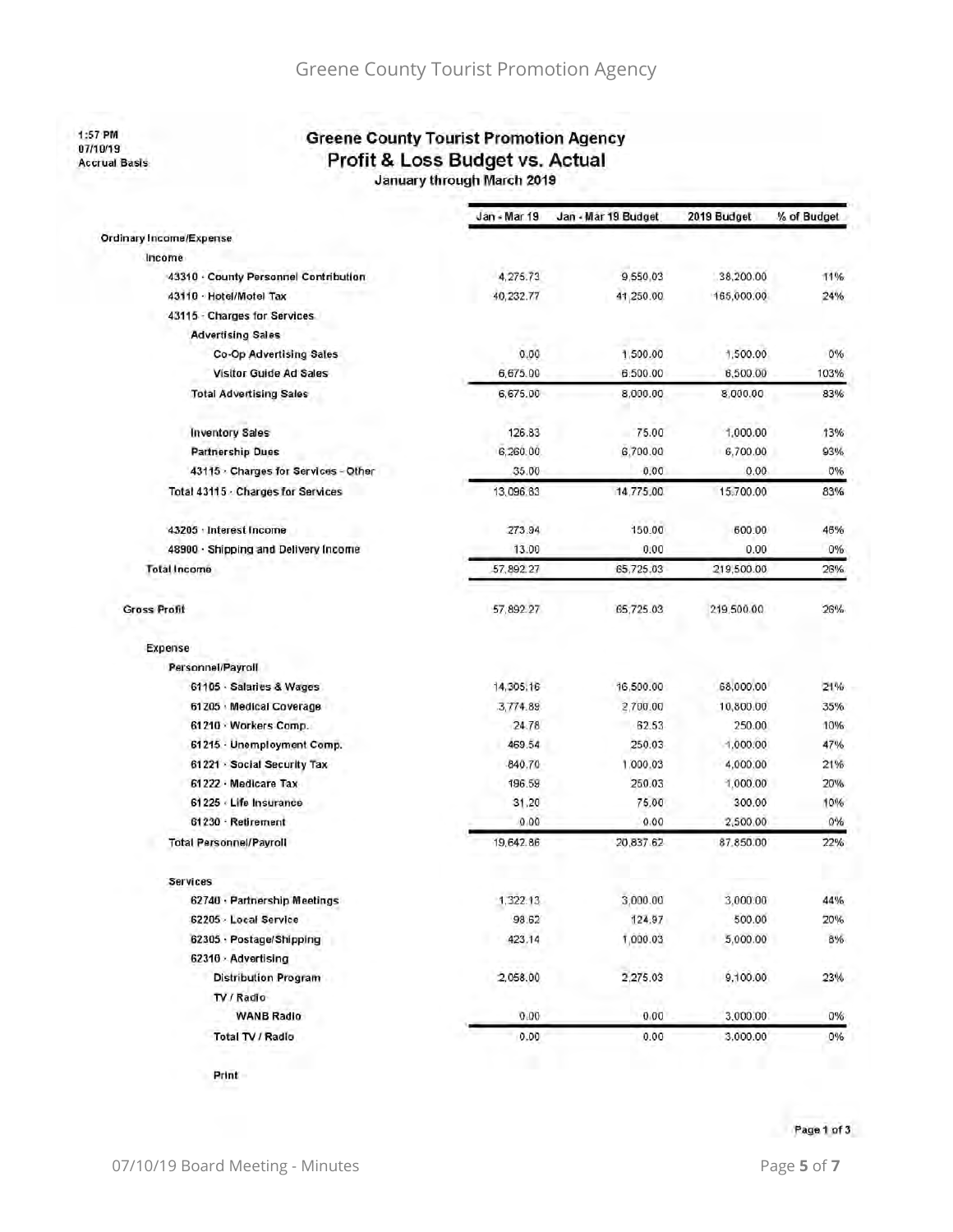1:57 PM 07/10/19 **Accrual Basis** 

#### **Greene County Tourist Promotion Agency** Profit & Loss Budget vs. Actual January through March 2019

|                                        | Jan - Mar 19 | Jan - Mar 19 Budget | 2019 Budget | % of Budget |
|----------------------------------------|--------------|---------------------|-------------|-------------|
| Misc. Print                            | 0.00         | 8,580.94            | 8,580.94    | 0%          |
| Where & When                           | 0.00         | 0.00                | 2,710.00    | 0%          |
| VisitPittsburgh                        | 4,200.00     | 4.200.00            | 4.200.00    | 100%        |
| Observer-Reporter                      | 324,00       | 331.56              | 3.729.06    | 9%          |
| New South Media - WV Living            | 1,700.00     | 1,700.00            | 5,100.00    | 33%         |
| Herald-Standard / GC Messenger         | 0,00         | 0.00                | 3,330.00    | 0%          |
| GreeneScene / Direct Results           | 0,00         | 500.00              | 1.000.00    | 0%          |
| Coal Show Program                      | 0.00         | 0.00                | 150.00      | 0%          |
| <b>Chamber of Commerce</b>             | 100.00       | 100.00              | 350.00      | 29%         |
| Pennsylvania Vacation Guide            | 5,557.50     | 5,850.00            | 5,850.00    | 95%         |
| <b>Total Print</b>                     | 11,881.50    | 21,262.50           | 35,000.00   | 34%         |
| Digital                                |              |                     |             |             |
| www.VisitPA.com                        | 3,442.50     | 3,150.00            | 3,150.00    | 109%        |
| www.VisitPITTSBURGH.com                | 1,500.00     | 1,500.00            | 1,500.00    | 100%        |
| Misc. Digital                          | 0,00         | 365.00              | 365.00      | 0%          |
| <b>Website Hosting</b>                 | 181.53       | 285.00              | 285.00      | 64%         |
| <b>Web Advertising</b>                 | 0.00         | 3,400.00            | 3,400.00    | 0%          |
| Social Media Advertising               | 0.00         | 0.00                | 1,000.00    | 0%          |
| Email Marketing                        | 0.00         | 300.00              | 300.00      | 0%          |
| <b>Total Digital</b>                   | 5,124.03     | 9,000.00            | 10,000.00   | 51%         |
| <b>Promotional Materials</b>           | 0.00         | 250.03              | 1,000.00    | 0%          |
| <b>Vendor Fees</b>                     | 315.00       | 250.03              | 1,000.00    | 32%         |
| Total 62310 · Advertising              | 19,378.53    | 33,037.59           | 59,100.00   | 33%         |
| 62405 · Travel Expenses/Mileage        | 108.29       | 375.00              | 1,500.00    | 7%          |
| 62605 - Dues & Subscriptions           | 100,00       | 375.00              | 1,500.00    | 7%          |
| 62610 - Printing & Reproduction        | 16,293.55    | 13,000.00           | 22,000.00   | 74%         |
| 62615 Employee Development/Conference  | 898.66       | 1,062.53            | 1,250.00    | 72%         |
| 62735 · Other Professional Services    | 0.00         | 499.97              | 2,000.00    | 0%          |
| <b>Total Services</b>                  | 38,622.92    | 52,475.09           | 95,850.00   | 40%         |
| <b>Materials &amp; Supplies</b>        |              |                     |             |             |
| 63106 Merchandise - New Inventory      | 0,00         | 0,00                | 0.00        | 0%          |
| 63105 · Supplies                       | 0.00         | 250.03              | 1,000.00    | 0%          |
| <b>Total Materials &amp; Supplies</b>  | 0.00         | 250.03              | 1,000.00    | 0%          |
| 65110 Tourism Grants                   |              |                     |             |             |
| <b>Capital Development</b>             | 5,350.00     | 10,000.00           | 10,000.00   | 54%         |
| <b>Community Events &amp; Projects</b> | 14,075.00    | 21,000.00           | 21.000.00   | 67%         |
| Donations & Sponsorships               | 0.00         | 300.00              | 300.00      | 0%          |
| Total 65110 · Tourism Grants           | 19:425.00    | 31,300.00           | 31.300.00   | 62%         |